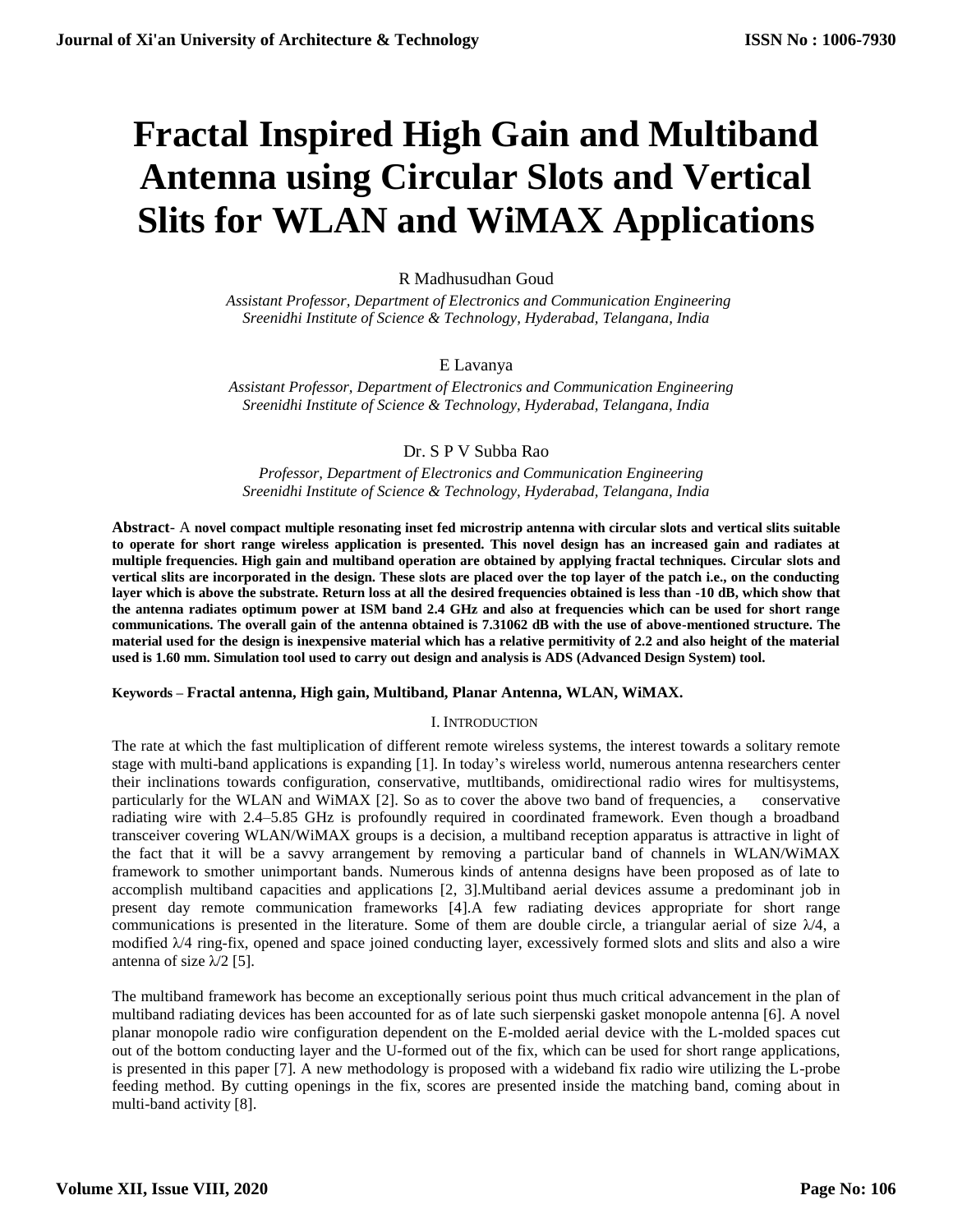A conjugated resonator-based radiating structure, a new highly directional planar radiating patch with four different frequencies is presented for remote long distance communications are proposed in this paper. Not quite the same as the customary multiband radiating devices, the four recurrence groups are accomplished by coordinating a few resonators in the reception apparatus structure. The four recurrence groups can be balanced by adjusting the proper impedance match between the resonators [9]. Fractal radio wires are extremely minimal, multiband or wideband, and exhibits valuable applications in cell phone and microwave interchanges. The benefits of printed circuit innovation and printed radiating devices improve the plan of fractal printed planar antennas and microwave devices. The viable region of a fractal structure is essentially higher than the viable region of a normal printed aerial device. Fractal antennas may work with great execution at a few distinct frequencies all the while [10].

A modified Koch slot antenna which is fabricated on a low loss material is proposed in this paper. The essential geometry of the space is a symmetrical triangle of side, in which rehashed emphases are completed to obtain multiple resonances. [11]. The structural arrangement of this new fractal bend begins with a narrow conducting wire, called the initiator is proposed and it is observed that the feeding locating of has numerous impacts on antennas and with evolving it, we can change radiation characteristics, for example, data transfer capacity and resistance [12]. A planar monopole antenna with L-shaped slot in the bottom metal layer and U-shaped slot on the top conducting layer to operate at WLAN frequencies with proper power coupling is proposed in this paper. L-shaped slot is for band notched feature and U-shaped slot is to match the excitation input with slot location at 1.9 GHz [6, 13]. The method of embeddings a cut, for example, an L-molded cut, in the transmitting patch of the planar radiating device to accomplish a double band activity is presented. The new design with slits are used to operate at different resonating frequencies utilizing a microstrip feed line having a stage formed segment over the two openings. The energized resonating modes incorporate the quarter-frequency space modes and higher order modes [14]. The best method to actualize double band antenna is moving coaxial feed point to the askew of rectangular radiation fix. Likewise, apply space design is another basic way to deal with acquire double band feature and also L-shaped slot is placed at the edges which results into multiband characteristics around 2 GHz and 3 GHz [15].

In this paper, a geometry planar radiating element is proposed to increase the gain with only one layer of dielectric substrate which in turn helps to abide complete patch. With the use of coaxial probe feeding a proper impedance matching is provided, so that there are minimum losses which make the antenna to radiate with high gain. But here in this technique the antenna radiates at only one frequency. A single dielectric layer with two slots etched on the top layer which is symmetrical about the center of the patch. This helps the patch to radiate in higher order TM<sub>50</sub> mode [16]. A planar aerial element with slot loaded on top of the conducting layer is proposed in this paper. The feeding technique used is half width microstrip line which makes the antenna to resonate at four different frequencies for WLAN & WiMAX applications. The most important section in the antenna design is feeding technique, in which here it is fed through a tapered line. The tapered lines are optimized through some parametric studies which results into a proper impedance matching at the feed location so there are minimum reflection losses [17]. Another approach to increase the gain of the antenna is by array of radiating elements. Multiple radiating elements with a very less radiations in undesired directions and with a increased gain is proposed in this article. The design consists of 32x8 element array which radiates 9.37 GHz. But the drawback of the array approach is, it increases the dimension of the planar structure which cannot be used for all commercial applications [18]. A circular patch with a very low dielectric constant for mmw imaging applications is proposed in this paper. In order to obtain  $TM<sub>010</sub>$  mode this low profile structure feeds circular waveguide. But the drawback of this approach is, there is a drift in the operating frequency by 0.5 GHz due to loading effect and the overall gain of the antenna is approximately 3dB [19].

This novel design approach and its variants are studied using ADS tool and the various radiation characteristics, such as, reflection coefficient, Gain, Directivity and also the effective angle in steradians is analyzed to examine the performance of the designed structure.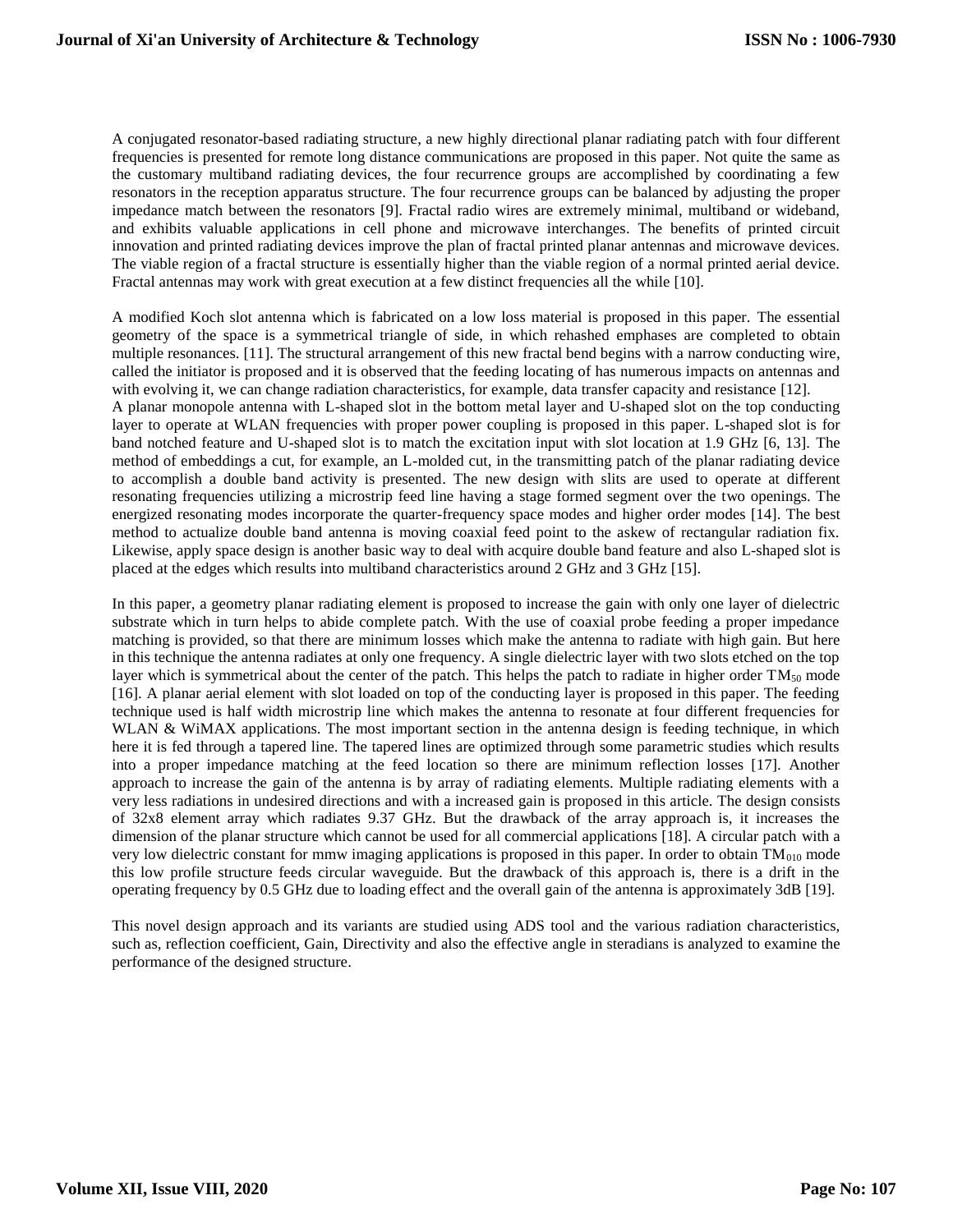## II. PLANAR RADIATING STRUCTURE

#### *2.1 Watermark embedding algorithm –*

The radiating structure which plays a crucial role in the design of planar antenna is placed on a substrate which has the dielectric constant of 2.2 and the height of the substrate is 1.6mm below which a ground conducting plane placed on the other side. The thickness of the top and bottom conducting layer is approximately 35 um. This copper or gold conducting patch is itched on the top and bottom of the substrate layer. Based on the resonant frequency of operation, the physical dimensions of the patch like length and width of the patch is calculated. The thickness of the radiating aerial component is t. The rectangular planar radiating element is constructed such that it radiates at the designed frequency. The dimensions of the radiating element like length and width of the planar conducting layer, inset feed location, feed length and also width of the feed is calculated below for the assumed material with the relative permitivity of 2.2 and thickness of 1.6 mm. The top and bottom layers of the antenna which is a metal layer is chosen such that the loss tangent is far less than  $35\mu$ m.

#### *2.2. Watermark Extraction algorithm –*

The design consists of the calculation of the following parameters [20].

1. Width (W) of radiating element:

$$
Width=\frac{c}{2fr\sqrt{\frac{(\epsilon r+1)}{2}}}
$$

Where  $c = 3x10^8$  meter/sec, Relative Permitivity =4.4 & fr = 2.4 GHz, We obtain: Width **=** 46.8 mm

2. Effective Relative Permitivity,  $\mathcal{E}_{reff}$ 

$$
\epsilon_{\text{reff} =} \tfrac{\epsilon_{r+1}}{2} + \tfrac{\epsilon_{r-1}}{2} \Big[ \sqrt{\Big(1+12 \tfrac{\text{height}}{\text{width}}\Big)} \Big]
$$

Substituting  $\mathcal{E}_r = 4.4$ , W =46.8 mm and h = 1.6 mm We get: Effective Relative Permitivity **=** 4.08

- 3. Length: Substituting  $\mathcal{E}_{reff} = 4.08$ , W = 49.4 mm and h = 1.6 mm
- 4. Actual Length of patch: (Leff):

Effective Length:  $L_{eff} = \frac{c}{2fr\sqrt{\text{Ereff}}}$ Where  $L = L_{eff} - 2\Delta L$ 

Substituting  $L_{eff}$  = 30.86 mm and  $\Delta L$  = 0.73 mm We get:  $L = 39.5$  mm

5. Calculation of inset feed point: Conductance (G):

$$
G{=}\frac{\text{1}}{\text{90}}\binom{W}{\lambda\text{o}}=0.00101
$$

Calculation of resonant input resistance  $(R_{in})$ :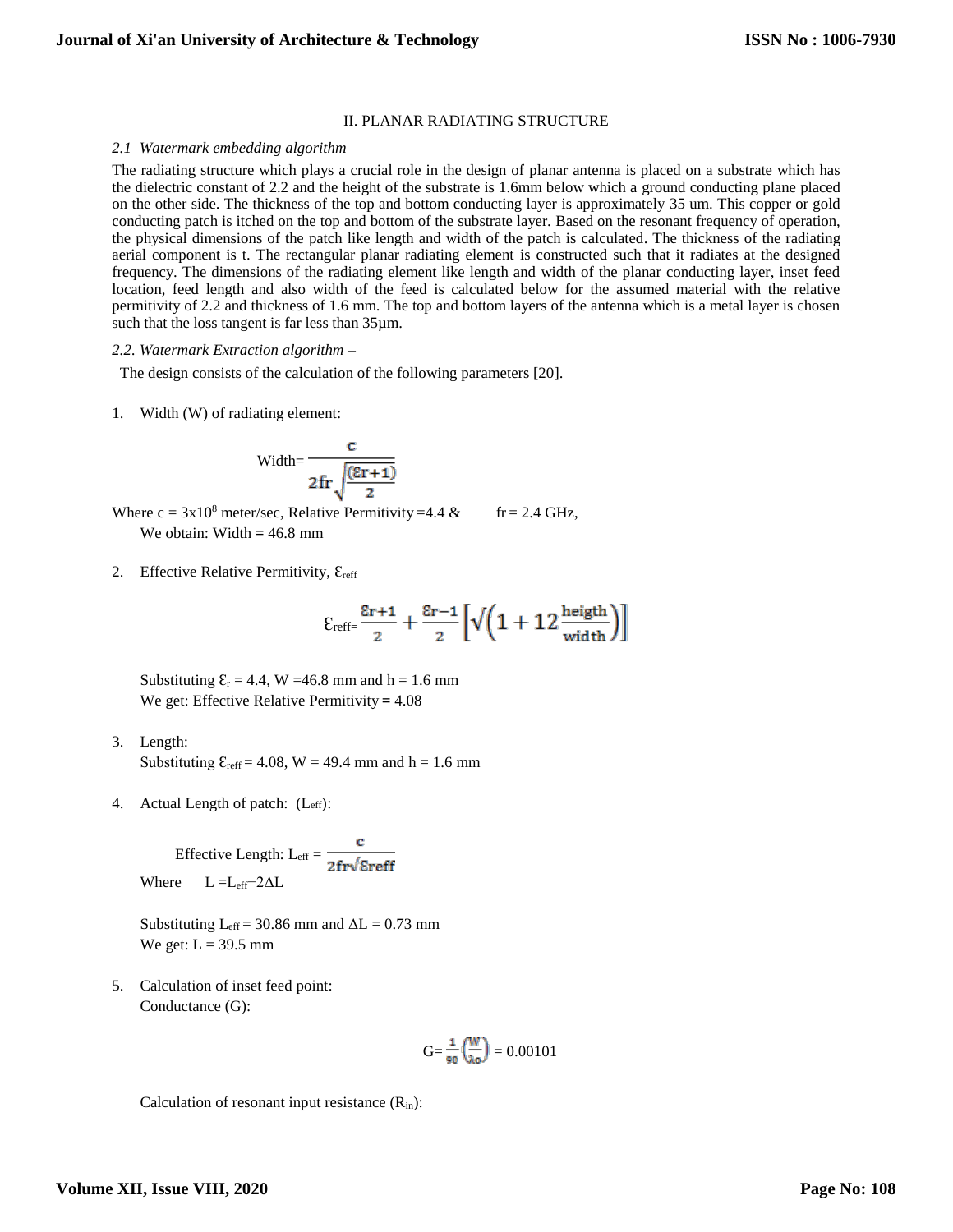$$
R_{in} = \frac{1}{2G} = 492 \Omega
$$
  

$$
R_{in}(y=y_0) = R_{in}(y=0) \cos^2\left(\frac{\lambda_0}{L} y \sigma\right)
$$
  

$$
y_{o=13.8 \text{ mm}}
$$

The parameters for the patch in ADS simulation tool are the following:

- Dielectric constant  $= 2.2$
- Operational Frequency  $(fr) = 2.4 \text{ GHz}.$
- Substrate height  $= 1.6$  mm.
- Speed of light (c) =  $3 \times 10^8$  ms<sup>-1</sup>.
- Practical width (W) of patch  $= 46.8$ mm.
- Loss Tangent (tan  $\delta$ ) = 0.019
- Actual Length  $(L) = 39.5$ mm.
- Width of feed  $= 4.5$ mm.
- Length of feed  $= 46.6$ mm
- Inset Feed Point = 13.8mm

| TABLE I: BASIC PATCH PHYSICAL DESIGN |  |  |  |
|--------------------------------------|--|--|--|
|--------------------------------------|--|--|--|

| <b>Attributes</b>     | Values<br>(mm) | <b>Attributes</b> | Values(<br>mm) |
|-----------------------|----------------|-------------------|----------------|
| Width of the Patch    | 46.8           | Feed Location     | 13.8           |
| Length of the Patch   | 39.5           | Feed Width        | 4.5            |
| <b>Inset Feed Gap</b> | 2.25           | Feed Length       | 46.6           |



Figure. 1 Structural Top View of Patch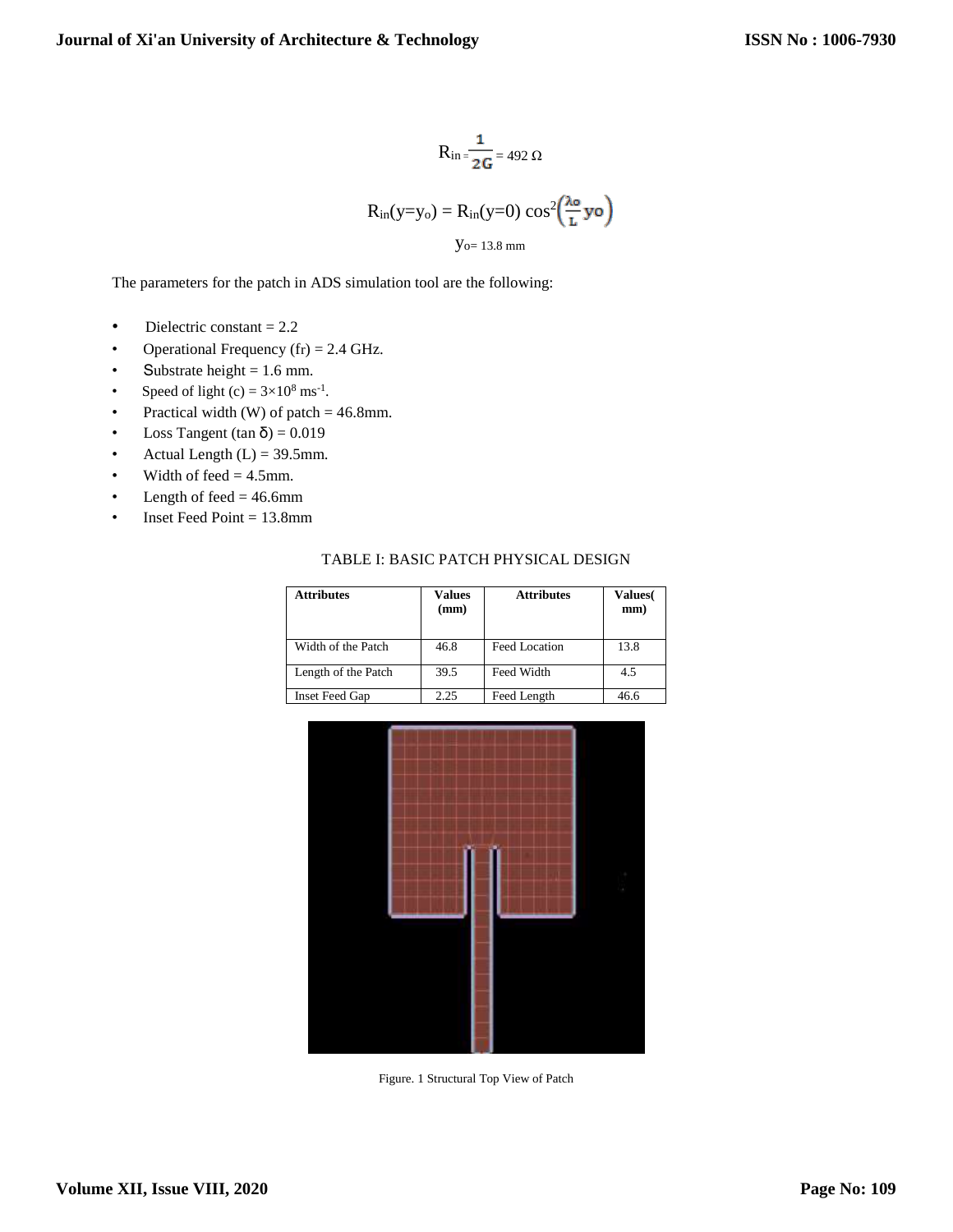

Figure. 2 Reflection Co-eff Vs Frequency for the basic antenna

A basic patch is designed at ISM band frequency. The length and width of the patch is obtained using design equations. In order to make patch radiate effectively, the input impedance of the patch is properly matched with the impedance at the feed location using inset feed technique. The simulated result obtained is -40 dB, it means only 1% of the power is reflected back to the source and 99% of the power is radiated by the antenna.

## III. PROPOSED NOVEL DESIGN AND RESULT

In order to obtain multiband operation, a fractal inspired, and periodically arranged circular slots is placed on the top layer of the patch. The narrow width rectangular slots are also placed on either side of the patch. The dimensions of the circular slots and vertical rectangular slits is shown in the below tabular form. The frequency at which an aerial device is operated depends on the length of the patch. With the dimensions given below in the tabular form, the current distribution of the radiating patch is altered as shown in the figure 5, with that the electrical length change the antenna resonates at multiple frequencies which can be used for ISM band applications, WLAN and WiMAX applications.



Figure. 3 Modified Patch with Circular slots and Vertical Slits Figure. 4 Reflection Coefficient (S11) plot for proposed design

The dimensions of the rectangular slots which are place at the two ends of the patch are of length 21.4 mm and width 0.76 mm. There are four circular slots which are placed across four corners of the patch with same radius of 3.9 mm. with this geometrical arrangement which are arranged regularly changes the current distribution of the radiating patch which in turn radiates the antenna at multiple frequencies. This arrangement does not alter the actual radiation characteristics like radiation of the planar element at ISM band frequency. From the simulation results, it is observed